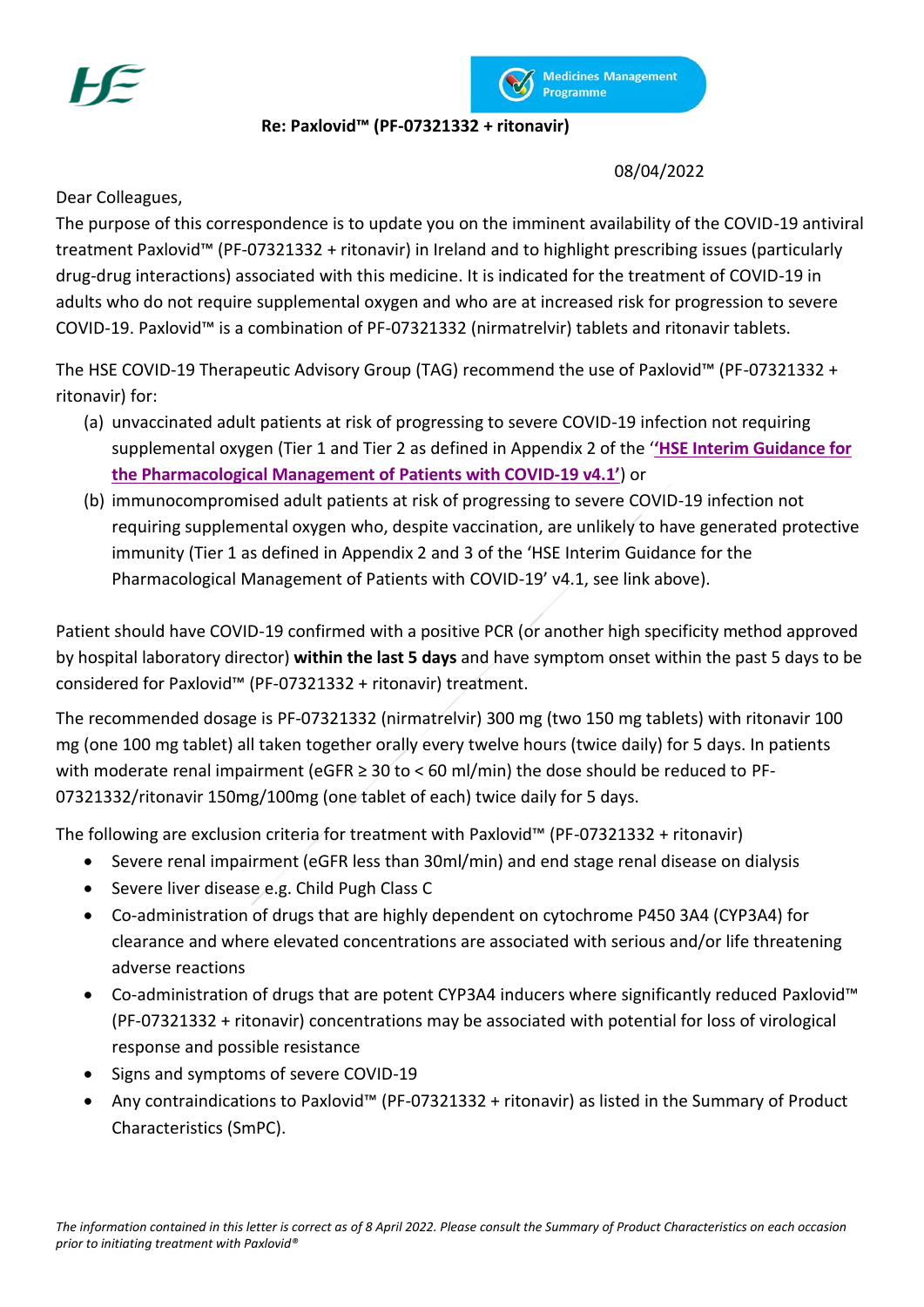



In terms of drug interactions those resulting from inhibition of drug metabolism (as opposed to enzyme induction) may be considered more clinically relevant due to the rapid onset of adverse effects. Paxlovid™ (PF-07321332 + ritonavir) is a potent inhibitor of CYP3A (due to ritonavir) and may lead to an increase in plasma concentration of a wide range of commonly prescribed medications including, but not limited to, sedative/hypnotics (diazepam, alprazolam, zolpidem), antidepressants (sertraline, fluoxetine, paroxetine), antipsychotics (risperidone, quetiapine), analgesics (fentanyl, methadone), anti-infectives (azole antifungals, clarithromycin), anticoagulants (apixaban, rivaroxaban, dabigatran, warfarin), calcium antagonists (diltiazem, amlodipine), anti-arrhythmics (amiodarone, digoxin), statins, antihistamines, anticancer medicines and anti-HIV medicines. This is not an exhaustive list and more information is available in the SmPC and resources outlined below.

Due to the risk of drug-drug interactions a full review of patient medication history and interaction risk is required prior to initiating a prescription. Refer to SmPC and other suitable reference sources to review possible medicines that may interact with Paxlovid™ (PF-07321332 + ritonavir).

**Summary of Product Characteristics** (SmPC): Section 4.3, 4.4 and 4.5 contain detailed information on known interactions between Paxlovid™ (PF-07321332 + ritonavir) and other drugs. This can be accessed from the website of the European Medicines Agency: <https://www.ema.europa.eu/en>

**University of Liverpool COVID-19 Drug Interaction Checker:** This is a freely available and frequently updated resource, providing information on drug interactions and contraindications for Paxlovid™ (PF-07321332 + ritonavir):<https://covid19-druginteractions.org/checker>

The National Medicines Information Centre (NMIC) is available to assist prescribers with drug-drug interaction enquiries specific to the prescribing of Paxlovid™ (PF-07321332 + ritonavir) through their enquiry answering service. This service can be accessed via a secure email (e.g. Healthmail) at [nmic@stjames.ie](mailto:nmic@stjames.ie) using the attached template (Appendix A: National Medicines Information Centre (NMIC) template document for drug interaction review - Paxlovid™ (PF-07321332 + ritonavir)). The NMIC enquiry service is available Monday-Friday 9.00am - 5.00pm and a weekend service will be available for email enquiries specific to Paxlovid™ (PF-07321332 + ritonavir) from 10.00am – 1.00pm on Saturday and Sunday (and bank holidays) from April  $11<sup>th</sup> 2022$ . This additional weekend service will be reviewed in line with service requirements in the coming weeks.

All adverse drug reactions that occur in patients taking Paxlovid™ (PF-07321332 + ritonavir) should be reported to the Health Products Regulatory Authority (HPRA): [https://www.hpra.ie/homepage/about](https://www.hpra.ie/homepage/about-us/report-an-issue/human-adverse-reaction-form)[us/report-an-issue/human-adverse-reaction-form](https://www.hpra.ie/homepage/about-us/report-an-issue/human-adverse-reaction-form)

The HSE-Medicines Management Programme (MMP) will monitor the utilisation of Paxlovid™ (PF-07321332 + ritonavir) and other antivirals for the treatment of COVID-19 in the coming months.

With best wishes,

Michael Brasy.

Professor Michael Barry, **National Clinical Lead, Medicines Management Programme.** [www.hse.ie/yourmedicines](http://www.hse.ie/yourmedicines)

*The information contained in this letter is correct as of 8 April 2022. Please consult the Summary of Product Characteristics on each occasion prior to initiating treatment with Paxlovid®*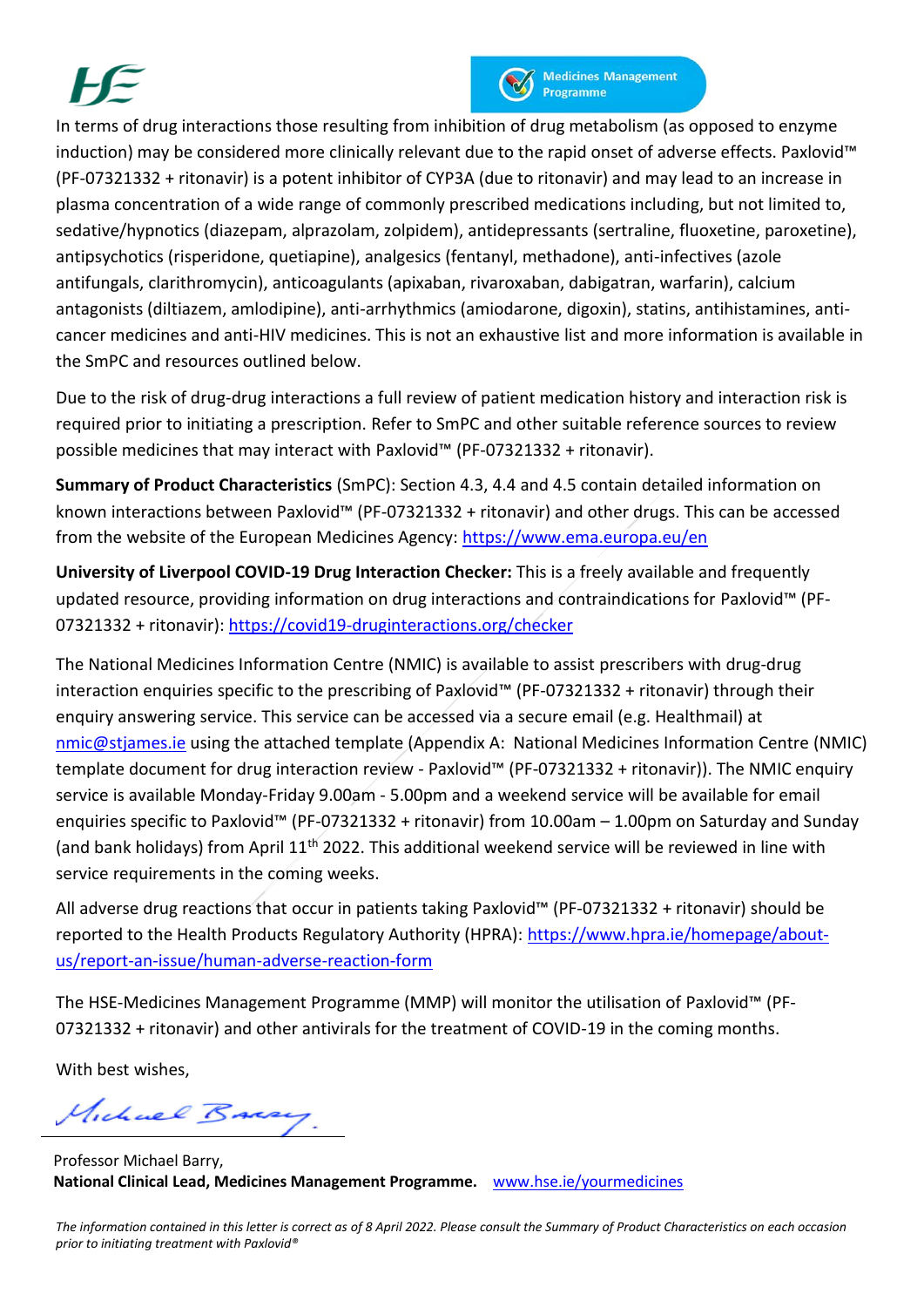

## **Appendix A: National Medicines Information Centre (NMIC) template document for drug interaction review - Paxlovid™ (PF-07321332 + ritonavir)**

| <b>For NMIC Use Only</b>     |               |  |  |
|------------------------------|---------------|--|--|
| <b>NMIC Reference Number</b> | Date Received |  |  |

| <b>Part 1: Patient Details</b> |  |  |  |  |
|--------------------------------|--|--|--|--|
| Name of patient                |  |  |  |  |
| Date of birth                  |  |  |  |  |
| Address                        |  |  |  |  |

| <b>Part 2: Prescriber Details</b> |                   |  |  |  |
|-----------------------------------|-------------------|--|--|--|
| Name of prescribing doctor        |                   |  |  |  |
| <b>Medical Council number</b>     |                   |  |  |  |
| <b>Contact Details:</b>           | Practice address: |  |  |  |
|                                   | Telephone:        |  |  |  |
|                                   | Email:            |  |  |  |

| <b>Part 3: Confirmations</b><br>Please refer to the 'HSE Interim Guidance for the Pharmacological Management of Patients with COVID-19<br><b>v4.1'</b> for eligible patient groups suitable for treatment with Paxlovid <sup>™</sup> (PF-07321332 + ritonavir)<br>All four confirmations are required for the NMIC to initiate a drug-drug interaction review |                        |  |  |
|---------------------------------------------------------------------------------------------------------------------------------------------------------------------------------------------------------------------------------------------------------------------------------------------------------------------------------------------------------------|------------------------|--|--|
|                                                                                                                                                                                                                                                                                                                                                               | <b>Tick to confirm</b> |  |  |
| I confirm that this patient meets the eligibility criteria set out by the HSE- Interim                                                                                                                                                                                                                                                                        |                        |  |  |
| Guidance for the Pharmacological Management of Patients with COVID-19 (V4.1)                                                                                                                                                                                                                                                                                  |                        |  |  |
| Pending) for treatment with Paxlovid™ (PF-07321332 + ritonavir)                                                                                                                                                                                                                                                                                               |                        |  |  |
| I confirm that the attached medication list (or that listed on page 2) is complete to the                                                                                                                                                                                                                                                                     |                        |  |  |
| best of my knowledge.                                                                                                                                                                                                                                                                                                                                         |                        |  |  |
| I understand that the NMIC drug-drug interaction review will be based on the                                                                                                                                                                                                                                                                                  |                        |  |  |
| medication list that I have provided.                                                                                                                                                                                                                                                                                                                         |                        |  |  |
| I confirm that the patient is aware that their details are being submitted for the                                                                                                                                                                                                                                                                            |                        |  |  |
| purpose of this review.                                                                                                                                                                                                                                                                                                                                       |                        |  |  |

*The information contained in this letter is correct as of 8 April 2022. Please consult the Summary of Product Characteristics on each occasion prior to initiating treatment with Paxlovid®*